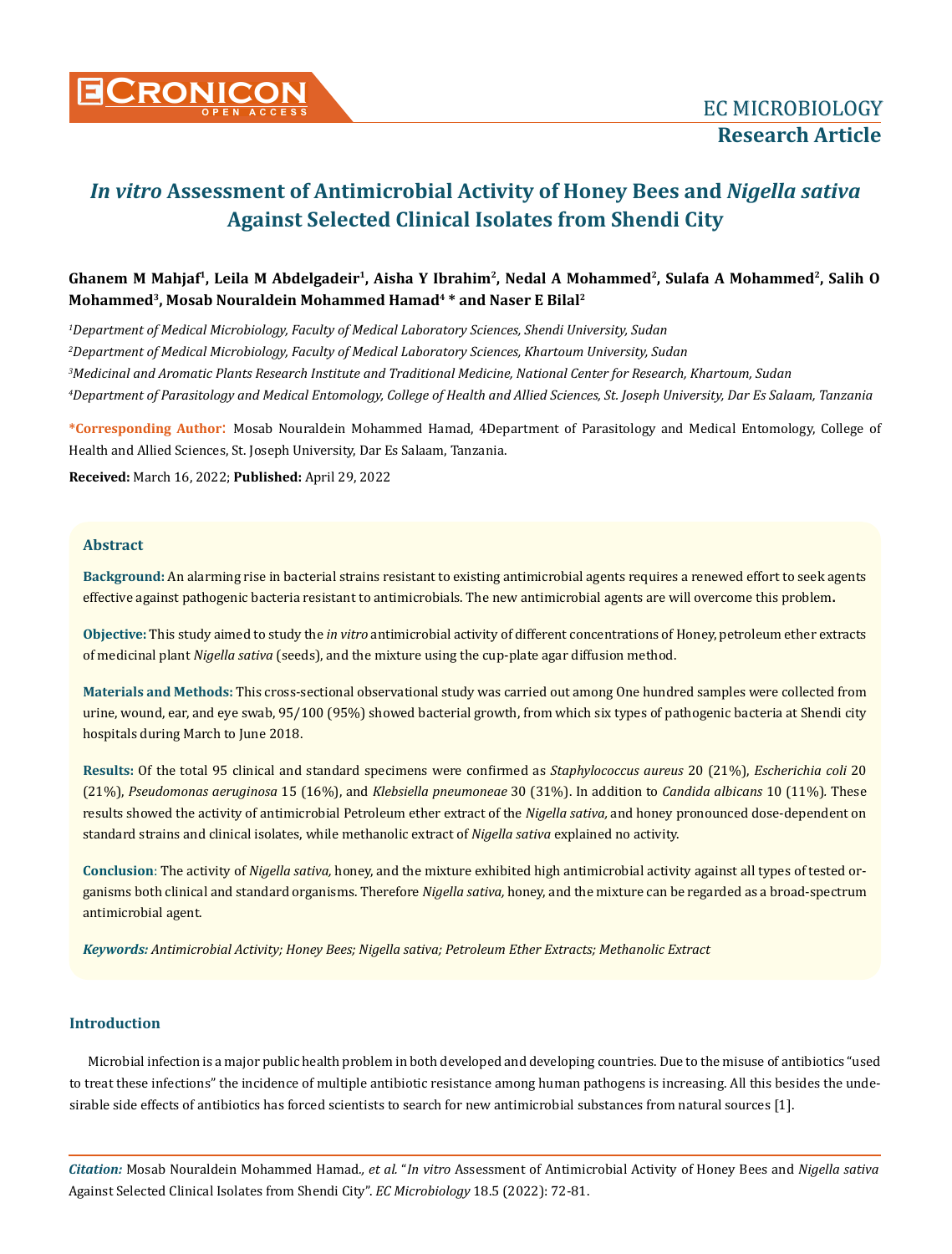Antimicrobial resistance is the ability of microorganisms to resist the effect of drugs leading to resistant infections, which may kill, can spread to other and imposes huge costs to individual and society. Misuse of antibiotics is the most important factor leading to antibiotic-resistant around the world [2]. In recent years, infective pathogenic microorganisms have developed resistance in response to the indiscriminate use of commercial antimicrobial drugs ordinarily employed in the treatment of infectious diseases. Therefore, different antimicrobial methods are urgently required, and therefore this case has led to an evaluation of the therapeutic use of ancient remedies, like plants and plant-based products [3]. Herbal medicine is sometimes referred to as herbalism or traditional medicine. It is the application of herbs for their therapeutic or therapeutic value. A herb is a plant or a plant part evaluated for its medicinal, aromatic, or savory qualities. Herb plants produce and contain a difference of chemical substances that act upon the body [4]. Traditional medicine is defined as the health practices, approaches, knowledge, and beliefs incorporating plant, animal, and animal-based medicines, spiritual therapies, manual techniques, and exercises, applied singularly or in combination to prevent, diagnose and treat illnesses [1]. The seeds of *Nigella Sativa,* commonly known as black seed or black cumin have been used for medicinal purposes for centuries both as herb and pressed into oil in Asia, Middle East, and Africa [5].

Since old ancients, honey has been used traditionally for the treatment of many diseases including wound infections, respiratory tract infections, urogenital tract infections, and many others infections.

Many types of research to date have addressed honey and *Nigella sativa* antibacterial properties and their effects on many infections. The following Laboratory studies and clinical trials have shown that honey and *Nigella sativa* is an effective broad-spectrum antibacterial agent. the antibacterial activity of *Nigella sativa* against clinical isolates of methicillin-resistant *Staphylococcus aureus* (MRSA) was studied and proved to have a strong inhibitory effect [6]. While in 2009 study under the title of the effectiveness of honey on *Staphylococcus aureus*  and *Pseudomonas aeruginosa* biofilms showed that 100% of isolates were effectively inhibited by honey [7]. Local Sider and mountain Saudi honey were effective in inhibiting the *in vitro* growth of *E. coli*, *K. pneumoniae*, *P. aeruginosa*, and *A. baumannii.* Sider honey was more potent than mountain honey in inhibiting these bacterial growths *in vitro* and both honey samples in the different concentrations were more effective against *E. coli* than other bacteria [8].

#### **Materials and Methods**

#### **Design of study**

This was a prospective cross-sectional and hospital base study.

#### **Duration of study**

From March 2018 to June 2018.

#### **Study population**

Non - Probability Sampling in Shendi hospitals - Sudan.

#### **Sample size**

A total of one hundred samples  $(n = 100)$  were collected.

#### **Ethical approval**

Permission was issued by the College of Ethical Committee, Shendi University, and the ethical committee of the hospital. Volunteers were informed and had got all the information about the research study.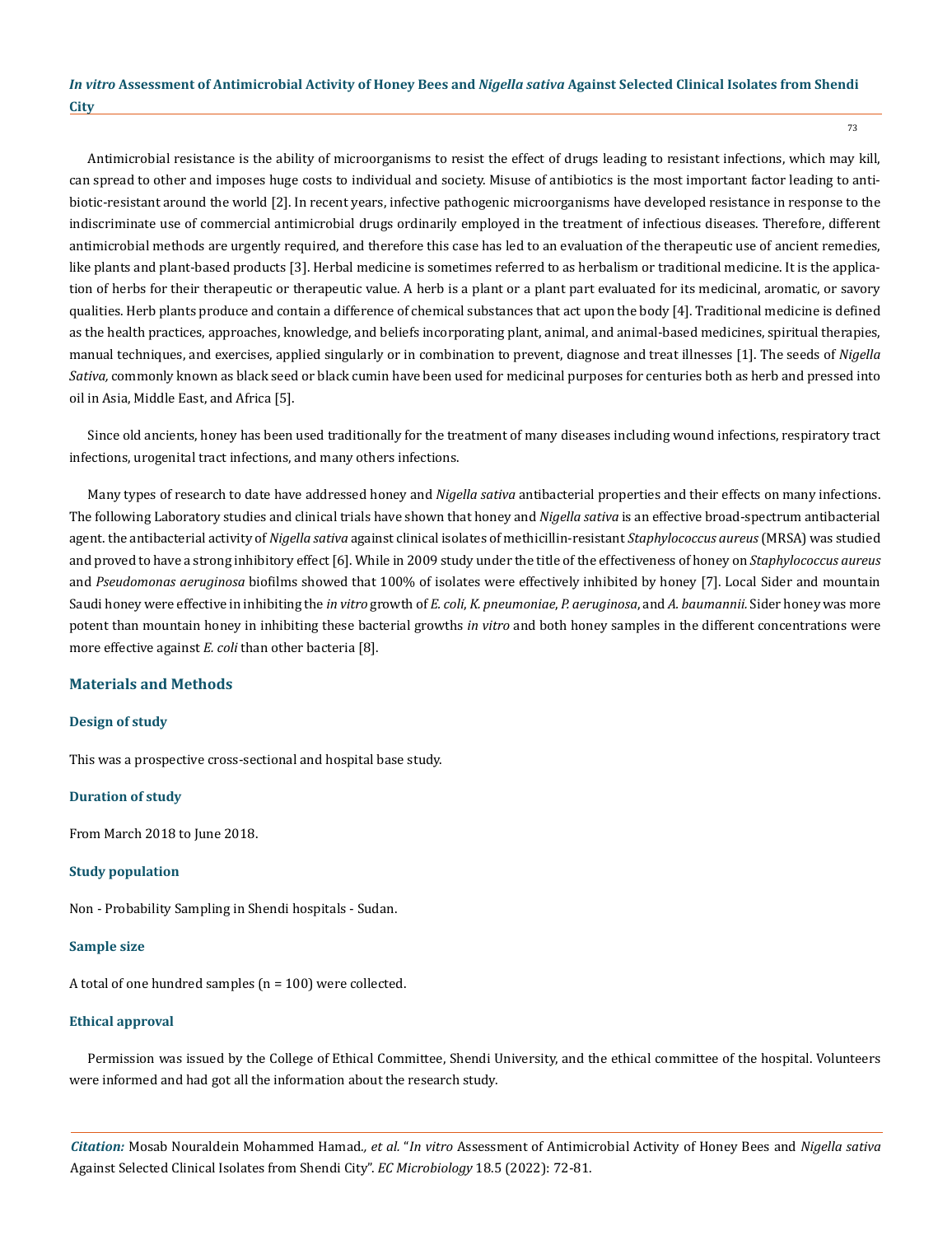#### **Data collection**

Data were collected from the patients using a structured questionnaire.

#### **Study setting**

Different hospitals and clinical centers are located in Shendi locality, River Nile State, Sudan. Shendi is a town in northern Sudan on the east bank of the River Nile 150 km northeast of Khartoum (16°41'N 33°25'E).

#### **Specimen collection**

Under the aseptic condition, wound swabs were collected using sterile cotton swabs moistened with sterile normal saline, urine and stool were collected in sterile screw-capped universal containers.

#### **Culture of urine specimen**

Different types of culture media (CLED agar, Blood agar, Macconckey Agar, and Chocolate blood Agar) were used for the identification and isolation of clinical isolates.

#### **Interpretation of culture growth**

The plates were observed for any bacterial colonies to grow significantly. The bacteria were well isolated and then identified by colonial morphology, Gram stain, and biochemical tests.

#### **Preparation of plant extract**

Extraction was carried out according to the method described by Sukhdev and his colleagues (2008). A Hundred grams of the plant sample was coarsely powdered using mortar and pestle and successively extracted with petroleum ether and methanol using the soxhlet extractor apparatus. Extraction was applied for four hours with petroleum ether and eight hours for methanol until the color of solvents at the last siphoning time returned colorless. Solvents were evaporated under reduced pressure using rotary evaporator apparatus. Finally, the extracts were allowed to dry in Petri dishes till complete dryness.

#### **Preparation of bacterial suspension**

Clinical isolates were isolated from different samples in the sterile slope of nutrient and standard bacteria were brought from the microbiology department of the National Institute for Research. Ten ml of normal saline were distributed in test tubes and sterilized in an autoclave at 121oC for 15 mins. A loopful of the purified bacterium was inoculated in sterile normal saline. Inoculum density was compared with McFarland standard solution.

#### **Procedure of inoculation in Mueller Hinton agar plates and applying** *Nigella sativa* **oil, Honey, and the mixture**

The cup plate agar well diffusion methodology was adopted with some minor alterations to evaluate the antimicrobial activity of the prepared extract. 0.2 ml of bacterial suspension (standard and clinical isolates) were taken with automatic pipettes using the sterile tips and added to twenty ml of molten Mueller Hinton media and mixed and poured in a sterile plate. The media were allowed to set and solidify for minutes, make wells using a sterile Cork borer of 10 mm diameter. Alternated cups were filled with 0.1 ml of different concentrations of *Nigella sativa* oil, Honey, and the mixture (100%, 50%, 25%, and 12.5%), using automatic pipettes and Allowed to diffuse at room temperature for 30 min then the plates were incubated in an incubator in the upright position at 37oC for 18 hours.

*Citation:* Mosab Nouraldein Mohammed Hamad*., et al.* "*In vitro* Assessment of Antimicrobial Activity of Honey Bees and *Nigella sativa*  Against Selected Clinical Isolates from Shendi City". *EC Microbiology* 18.5 (2022): 72-81.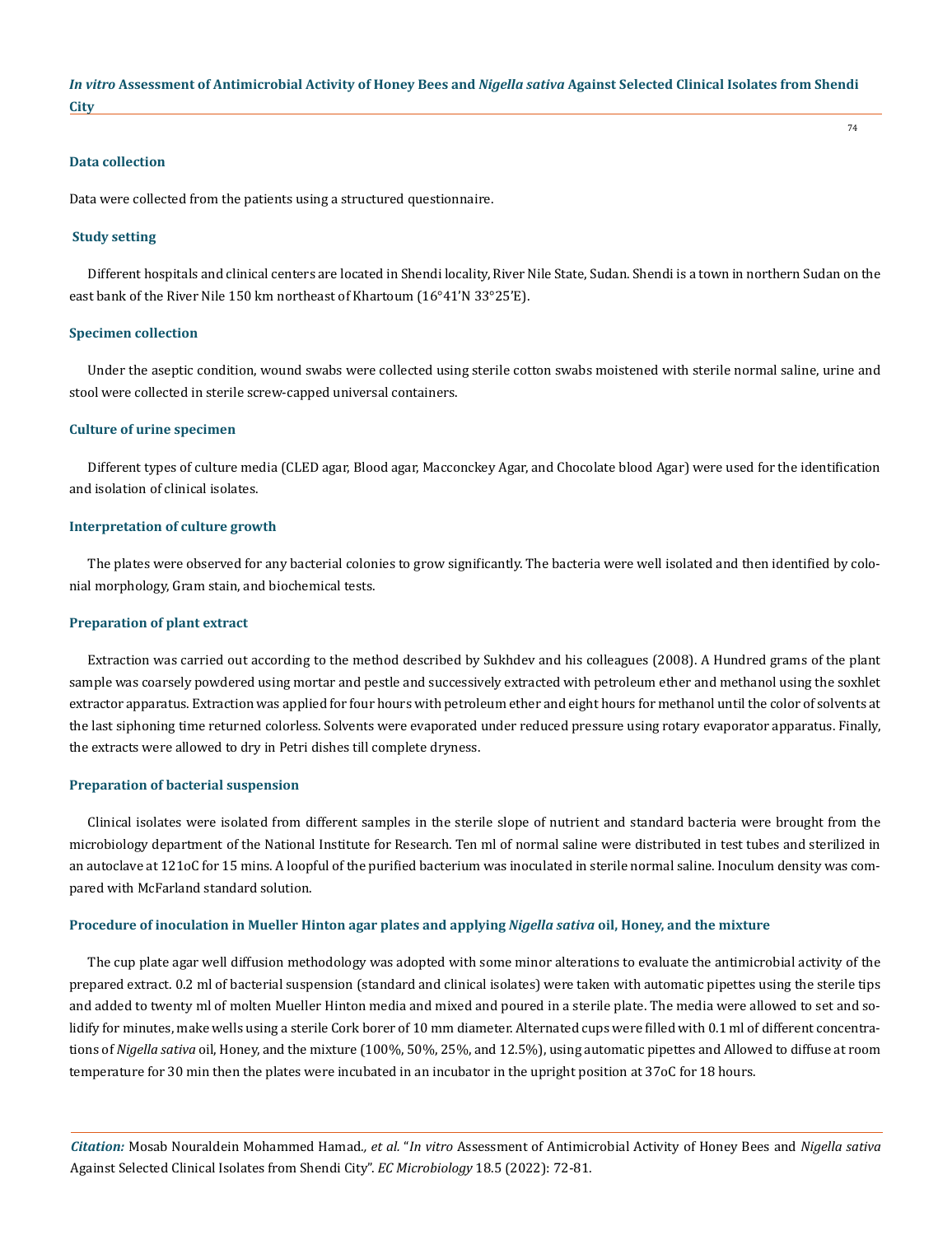#### **Interpreting the sensitivity of** *Nigella sativa* **oil, Honey, and the mixture**

The diameters of the resultant growth inhibition zones were measured in mm and the result was recorded. The inhibition zones with a diameter less than 12mm were considered as having no antibacterial activity [9].

#### **Data analysis**

Data were entered, check, and analyzed using Microsoft Excel 2007and SPSS (Statistical Package of Social Science) soft program version 11.5. Proportional data were presented as frequencies and percentages.

#### **Results**

A total of one hundred patients with symptoms of urinary tract infection, wound infection, Ear and Eye problems were enrolled in this study during the period from March to June 2018. Out of one hundred specimens, 31 samples were taken from patients with mean age Less than 20 age group, 42 from 21 - 40 age group, 15 from 41 - 60 age group, 9 from 61 - 80 age group. and 3 from More than 80 age groups (Table1). Out of 100 specimens, 53 (53%) were from males and 47 (47%) were from females (Table 2). In this study, six types of bacteria were isolated. The isolated bacteria were *K*.*pneumoniae* 30/95 (31%), *E.coli* 20/95 (21%), *S.aureus* 21/95 (21%)*, Ps.aeruginosa* 15/95(16%), In addition to *Candida albicans*10 (11%)*,* (Table 3). Out of twenty strains tested. the oil extract of *N. sativa* exhibited showed (90%) activity, Honey which showed low activity when compared with *Nigella sativa* oil (83%), In contrast with *N. sativa* oil and honey the mixture exhibited the highest activity, it showed (100%) against *E. coli* (Table 4). Out of twenty strains tested. the oil extract of *N. sativa* exhibited showed activity (100%), Honey which showed low activity when compared with *Nigella sativa* oil (25%), In contrast with *N. sativa* oil and honey the mixture exhibited the highest activity, it showed (100%) against *S. aureus* (Table 5). Out of thirty strains tested, the oil extract of *N. sativa* exhibited showed activity (66%), Honey which showed low activity when compared with *Nigella sativa* oil (25%), In contrast with *N. sativa* oil and honey the mixture exhibited the highest activity, it showed (72%) against *K. pneumoniae* (Table 6). Out of fifteen strains tested. the oil extract of *N. sativa* exhibited showed (88%) activity, Honey showed no activity when compared with *Nigella sativa* oil, In contrast, with *N. sativa* oil and honey the mixture exhibited the highest activity, it showed (87%) against *P. aeruginosa* (Table 7). Out of ten strains tested. the oil extract of *N. sativa* exhibited showed (100%) activity, Honey which showed low activity when compared with *Nigella sativa* oil (27%), In contrast with *N. sativa* oil and honey the mixture exhibited the highest activity, it showed (100%) against *C. albicans* (Table 8). The oil extract of *N. sativa*, honey, and the mixture presented variable activity against standard strains *S. aureus* ATCC 25923, followed by *K. pneumoniae* ATCC 53657, *E. coli* ATCC 25922, *P. aeruginosa* ATCC 27853, and *C. albicans* ATCC 7596, as shown in (Table 9). The highest mean diameter of the growth inhibition zone in mm (MDIZ) of *N. sativa* oil for *S. aureus* was 47.9 mm at conccentration100%, while the lowest MDIZ was 39.8mm at concentration 12.5%. The highest MDIZ was 45.6mm for *C. albicans* at 100%, the lowest MDIZ was 21.5 mm at 25%. The highest MDIZ for *P. aeruginosa* was 19.9 mm at 100% the lowest MDIZ was 9.4 mm at 12.5%. For *E. coli* the highest MDIZ was 17.2 mm at 100%, while the lowest was 7 mm at 12.5%. The highest MDIZ was 14.2 mm at 100% for *K. pneumoniae*, while at concentration 12.5% showed no activity. The highest MDIZ of honey for *E. coli* was 26.6 mm at 100% while the lowest MDIZ was 12.1 mm at 12.5%. The highest MDIZ was 19.7 mm at 100% for *S. aureus* and the lowest MDIZ showed no activity at 12.5%. For *K. pneumonia*e the highest MDIZ was 16.4mm at 100%, the lowest MDIZ showed no activity at 12.5%. The highest MDZI was 12.9 mm at 100% for *C. albicans*, it showed no activity at 12.5%, the highest MDIZ was 4mm at 100% for *P. aeruginosa*, and it showed no activity at 12.5%. The mixture of *N. sativa* and honey showed the highest MDIZ 46.5 mm at 100% for *S. aureus*, the lowest MDIZ was 40.2 mm at 25%. For C*. albicans* the highest MDIZ was 41bmm at 100%, the lowest MDIZ was 25.3 mm at 12.5%. The highest MDIZ for *E. coli* was 28nmm at 100%, the lowest MDIZ was 13.7 mm at 12.5%. For *P. aeruginosa* the highest MDIZ was 15.1n mm at 100%, and the lowest MDIZ was 4.1n mm at 12.5%, while *K. pneumoniae* showed MDIZ 11.7n mm at 100% and the lowest MDIZ 3.6 mm at 12.5% (Table 10).

*Citation:* Mosab Nouraldein Mohammed Hamad*., et al.* "*In vitro* Assessment of Antimicrobial Activity of Honey Bees and *Nigella sativa*  Against Selected Clinical Isolates from Shendi City". *EC Microbiology* 18.5 (2022): 72-81.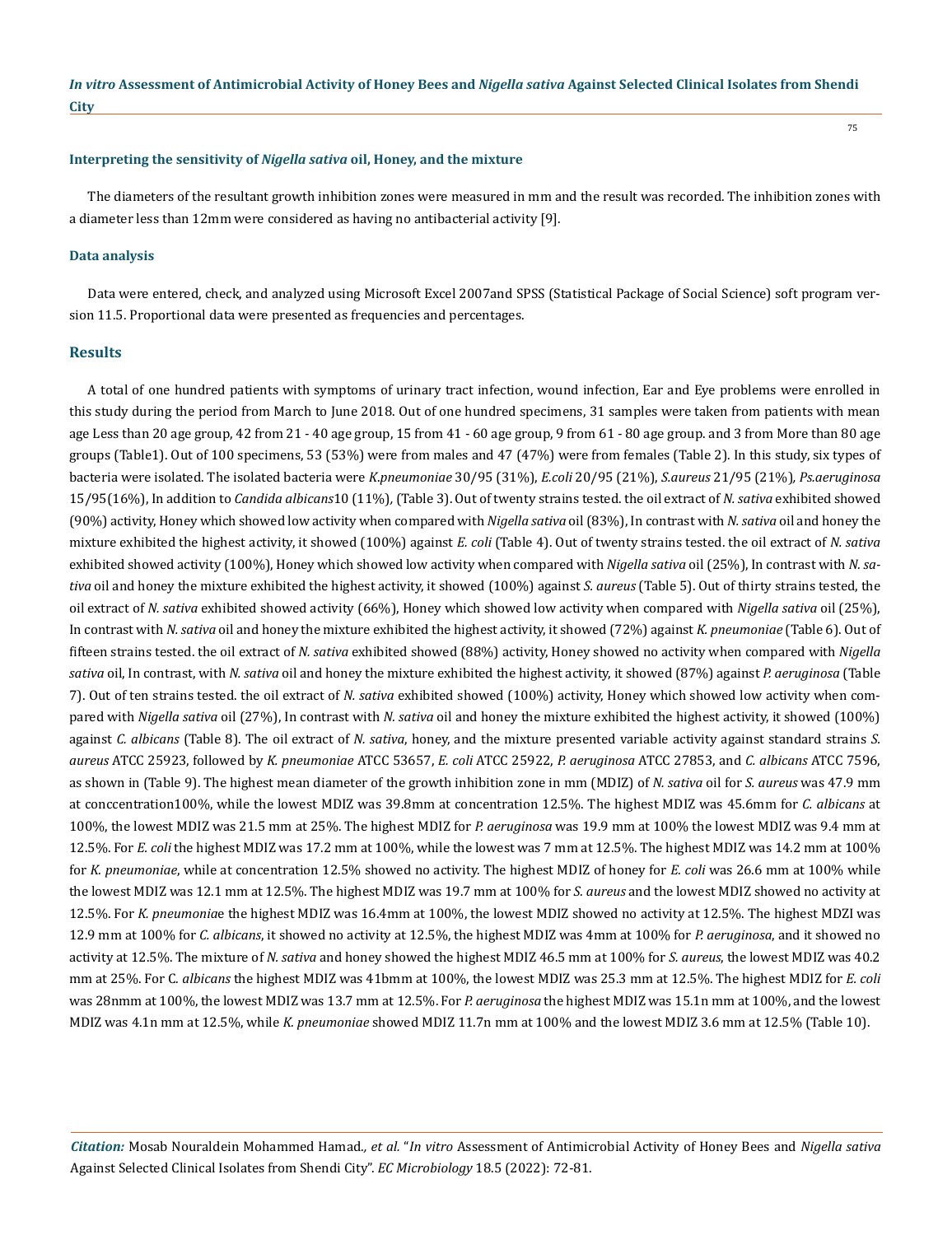76

| <b>Ages groups</b> | <b>Number</b> | $\frac{0}{0}$ |
|--------------------|---------------|---------------|
| Less than 20       | 31            | 31%           |
| $21 - 40$          | 42            | 42%           |
| 41-60              | 15            | 15%           |
| 16-80              | q             | 9%            |
| More than 80       | 3             | 3%            |
| <b>Total</b>       | 100           | 100%          |

*Table 1: Distribution of clinical samples according to age group.*

| Gender | <b>Frequency</b> | Percentage |
|--------|------------------|------------|
| Male   |                  | 57%        |
| Female | 43               | 43%        |
| Total  | 100              | 100%       |

*Table 2: Distribution of clinical specimens according to the gender.*

|     | <b>Isolate</b>   | <b>Frequency</b> | <b>Percentage</b> |
|-----|------------------|------------------|-------------------|
| 1.  | K.pneumoniae     | 30               | 31%               |
| 2.  | E.coli           | 20               | 21%               |
| 3.  | <i>S.aureus</i>  | 20               | 21%               |
| 4.  | P. aeruginosa    | 15               | 16%               |
| .5. | Candida albicans | 10               | 11%               |
|     | <b>Total</b>     | 95               | 100%              |

*Table 3: Frequency and percentage of isolated organisms.*

| <b>Concentration</b> | Nigella Sativa |     | <b>Honey</b> |     | <b>Mixture</b> |   |  |
|----------------------|----------------|-----|--------------|-----|----------------|---|--|
|                      | S              | R   | S            | R   | S              | R |  |
| 100%                 | 19             |     | 20           | 0   | 20             |   |  |
| 50%                  | 19             |     | 20           | 0   | 20             |   |  |
| 25%                  | 19             |     | 19           |     | 20             |   |  |
| 12.5%                | 15             | 5   | 8            | 12  | 20             |   |  |
| Percentage           | 90%            | 10% | 83%          | 16% | 100%           |   |  |

*Table 4: Antimicrobial activity of Nigella sativa, honey and the mixture against twenty E. coli.*

| <b>Concentration</b> |    | Nigella Sativa | <b>Honey</b> |    | <b>Mixture</b> |   |
|----------------------|----|----------------|--------------|----|----------------|---|
|                      | S  | R              |              | R  |                | R |
| 100%                 | 20 |                | 20           |    | 20             |   |
| 50%                  | 20 |                |              | 20 | 20             |   |
| 25%                  | 20 |                |              | 20 | 20             |   |
| 12.5%                | 20 |                |              | 20 | 20             |   |
| Percentage           |    | 100%           | 75%<br>25%   |    | 100%           |   |

*Table 5: Antimicrobial activity of Nigella sativa, honey and the mixture against S. aureus*.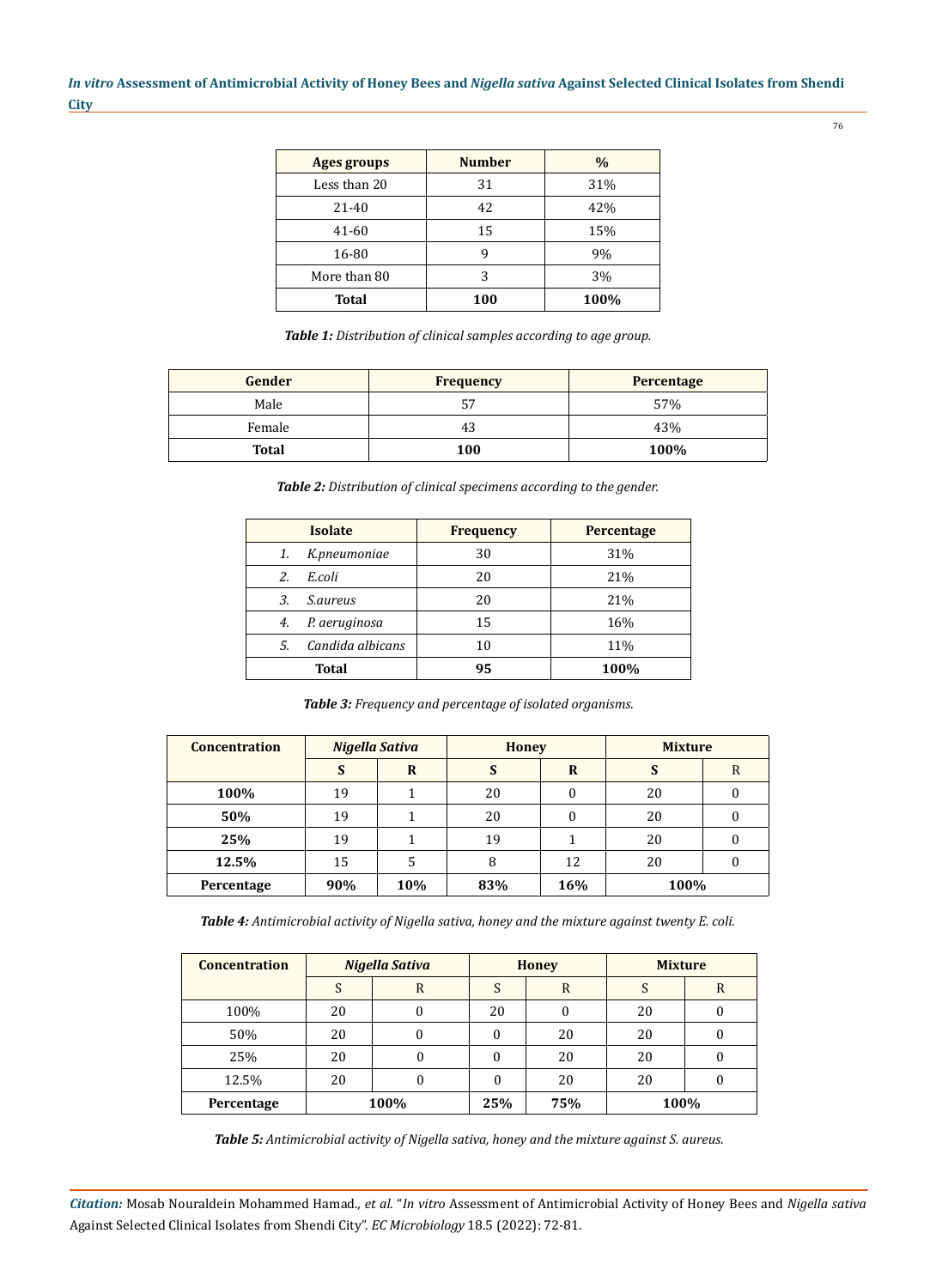77

| <b>Concentration</b> |          | Nigella Sativa |     | <b>Honey</b> | <b>Mixture</b> |     |  |
|----------------------|----------|----------------|-----|--------------|----------------|-----|--|
|                      |          | R              |     | R            |                | R   |  |
| 100%                 | 30       | 0              | 30  |              | 30             |     |  |
| 50%                  | 29       |                |     | 30           | 27             |     |  |
| 25%                  | 20       | 10             |     | 30           | 20             | 10  |  |
| 12.5%                | $\theta$ | 30             |     | 30           | 10             | 20  |  |
| Percentage           | 66%      | 34%            | 25% | 75%          | 72%            | 28% |  |

*Table 6: Antimicrobial activity of Nigella sativa, honey and mixture against thirty K. pneumoniae.*

| <b>Concentration</b> |     | <b>Nigella Sativa</b> |              | <b>Honey</b> | <b>Mixture</b> |     |  |
|----------------------|-----|-----------------------|--------------|--------------|----------------|-----|--|
|                      | S   | R                     | <sub>0</sub> | R            | D              | R   |  |
| 100%                 | 15  |                       |              | 15           | 15             |     |  |
| 50%                  | 14  |                       |              | 15           | 14             |     |  |
| 25%                  | 12  | 3                     | O            | 15           | 12             |     |  |
| 12.5%                | 12  | 3                     |              | 15           | 11             | 4   |  |
| Percentage           | 88% | 12%                   | 100%         |              | 87%            | 13% |  |

*Table 7: Antimicrobial activity of Nigella sativa, honey and the mixture against fifteen P. aeruginosa*.

| <b>Concentration</b> | <b>Nigella Sativa</b> |      | <b>Honey</b> |                    | <b>Mixture</b> |   |  |
|----------------------|-----------------------|------|--------------|--------------------|----------------|---|--|
|                      | C                     | R    | J            | R                  |                | R |  |
| 100%                 | 10                    | U    | 10           |                    | 10             |   |  |
| 50%                  | 10                    | U    |              | 10                 |                |   |  |
| 25%                  | 10                    |      |              | 10                 | 10             |   |  |
| 12.5%                | 10                    | 0    |              | 10                 | 10             |   |  |
| Percentage           |                       | 100% |              | 100%<br>27%<br>73% |                |   |  |

*Table 8: Antimicrobial activity of Nigella sativa, honey and the mixture against ten C. albicans*.

| <b>STD</b><br>organisms | <b>Nigella</b><br><b>Sativa</b> |        |                  | <b>Honey</b> |        |                          |     | <b>Mixture</b> |        |        |                          |       |
|-------------------------|---------------------------------|--------|------------------|--------------|--------|--------------------------|-----|----------------|--------|--------|--------------------------|-------|
|                         | 100%                            | 50%    | 25%              | 12.5%        | 100%   | 50%                      | 25% | 12.5%          | 100%   | 50%    | 25%                      | 12.5% |
| S. aureus               | S                               | S      | $\sqrt{ }$<br>C  | S            | c<br>C | S                        | -   |                | ີ<br>C | C<br>C | S                        | د     |
| E. coli                 |                                 | S      | $\sqrt{ }$<br>C. | $\Gamma$     |        | -                        |     |                |        | C<br>C | S                        |       |
| $K$ .peu <sup>1</sup>   | د                               | S      | $\sqrt{ }$<br>C. | R            |        | $\overline{\phantom{0}}$ | -   |                |        | ົ<br>C | S                        |       |
| $P.$ aeru <sup>2</sup>  | S                               | S      | $\sqrt{ }$       | S            |        | $\overline{\phantom{a}}$ |     |                |        | C<br>S | $\overline{\phantom{a}}$ |       |
| C. albi <sup>3</sup>    | ر                               | C<br>е | $\sqrt{2}$       | ົ            |        | -                        |     |                |        | ົ<br>C | $\overline{\phantom{0}}$ |       |

*Table 9: Antimicrobial activity of N. sativa, honey and the mixture against standard organisms.*

*1 K. peumoniae,*

*2 P. aeruginosa,*

*3 C. albicans*

*(-) No antimicrobial activity.*

*(S) Susceptible.*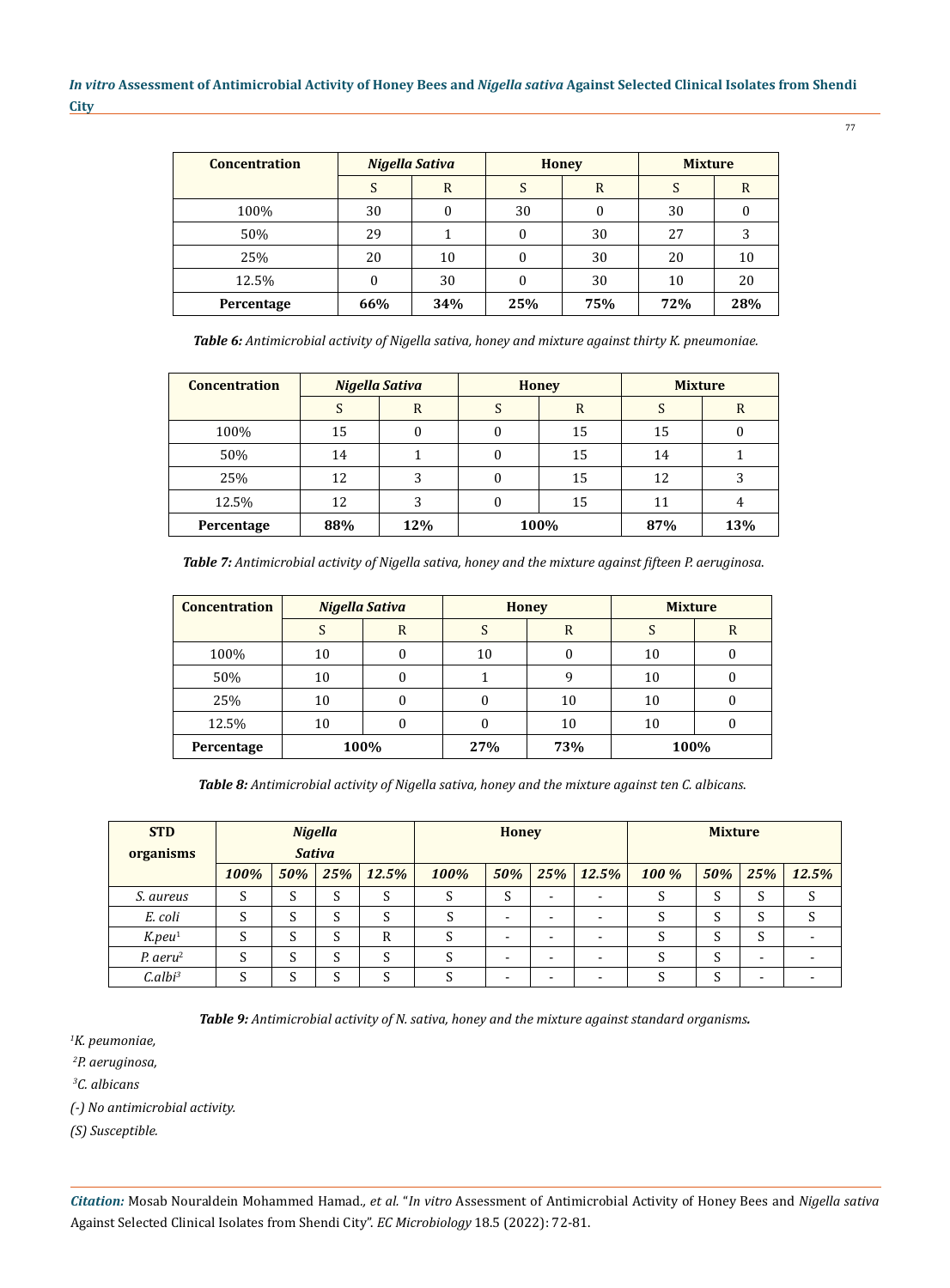| organisms               | Nigella sativa |             |      |       |      | <b>Honey</b> |      |       |       | <b>Mixture</b> |      |       |  |
|-------------------------|----------------|-------------|------|-------|------|--------------|------|-------|-------|----------------|------|-------|--|
|                         | 100%           | <b>50 %</b> | 25%  | 12.5% | 100% | 50%          | 25%  | 12.5% | 100 % | 50 %           | 25%  | 12.5% |  |
| E. coli                 | 17.2           | 13.4        | 13.3 | 7.0   | 26.6 | 19.7         | 16.4 | 12.1  | 28    | 21.9           | 16.8 | 13,7  |  |
| <i>S. aureus</i>        | 47.9           | 44.4        | 42.8 | 39.8  | 19.7 |              | 0    | 0     | 46.5  | 48.2           | 40.2 | 44.7  |  |
| K. $pneu1$              | 14.2           | 11.6        | 7.6  |       | 16.4 |              | 0    | 0     | 11.7  | 9.7            | 4.7  | 3.6   |  |
| $P.$ aeru <sup>2</sup>  | 19.9           | 15.7        | 13.5 | 9.4   |      |              | 0    | 0     | 15.1  | 12.3           | 9.1  | 4.1   |  |
| $C.$ albic <sup>3</sup> | 45.6           | 43.6        | 21.5 | 29    | 12.9 | 1.3          | 0    | 0     | 41    | 41             | 33.2 | 25.3  |  |

*Table 10: The mean diameter of growth inhibition zone (MDIZ) in millimeter (mm)of Nigella sativa oil, honey and mixture against clinical isolates.*

*1 K. peumoniae. 2 P. aeruginosa. 3 C. albicans Interpretation Mean diameter of growth inhibition zone (MDIZ) in (mm) MDIZ≥ 12 highly susceptible. MDIZ< 12 resistance.*



*Figure 1: Susceptibility of C. albicans ATCC 7596 to Nigella sativa at different concentrations.*



*Figure 2: Susceptibility of C. albicans to Mixture at different concentrations.*

*Citation:* Mosab Nouraldein Mohammed Hamad*., et al.* "*In vitro* Assessment of Antimicrobial Activity of Honey Bees and *Nigella sativa*  Against Selected Clinical Isolates from Shendi City". *EC Microbiology* 18.5 (2022): 72-81.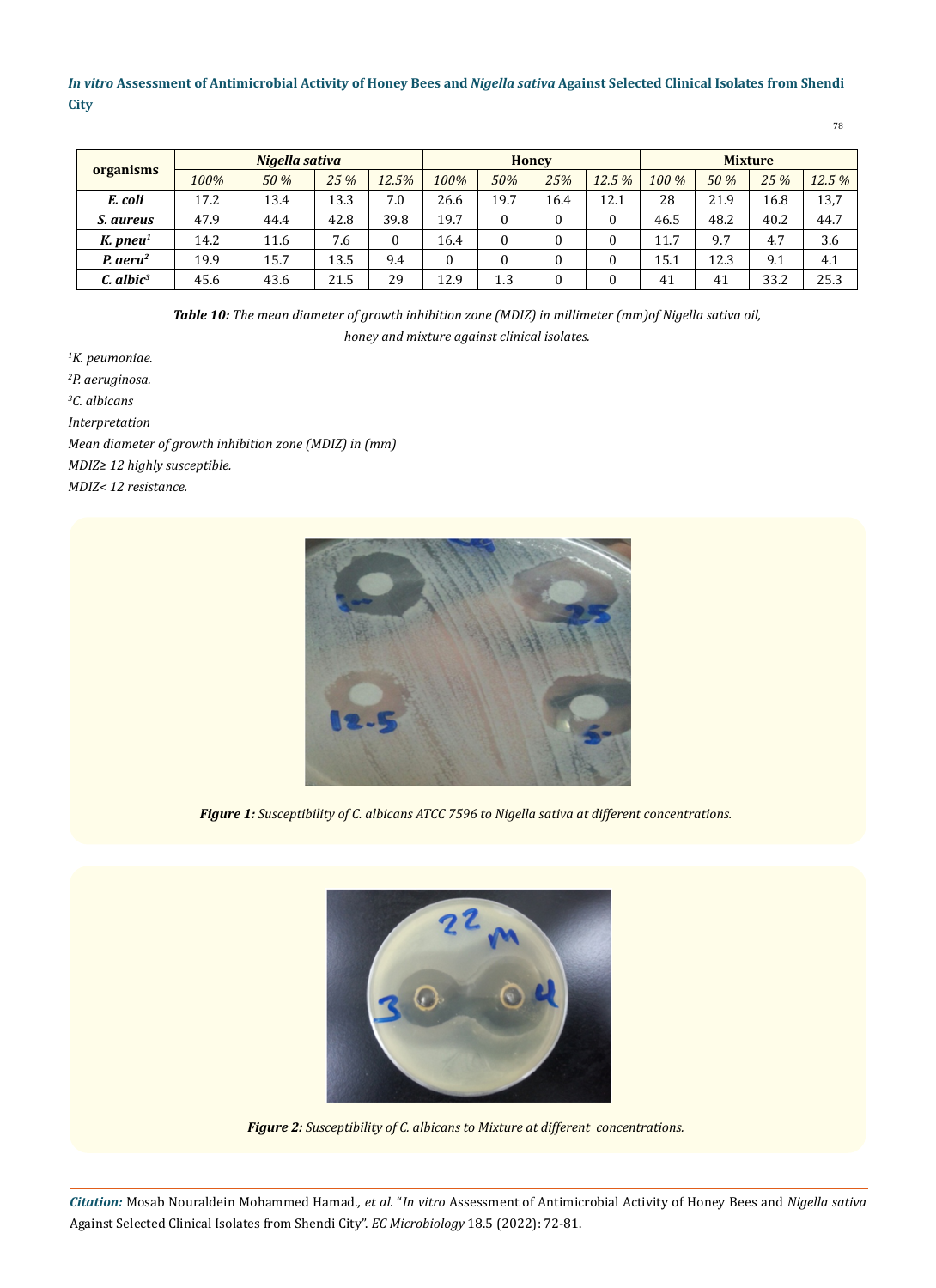79



*Figure 3: Susceptibility of E. coli to Honey at different concentrations.*

# **Discussion**

The wide use of antibiotics in the treatment of bacterial infections has led to the emergence and spread of resistant strains and this became a major cause of failure of the treatment of communicable disease [10]. Plants' fundamental oils and extracts are used for thousands of years, in food preservation, pharmaceutical, alternative medication, and natural treatments. Therefore, it is necessary to investigate those plants scientifically which have been used in traditional medicine to improve the quality of health care. Essential oils are potentials sources of novel antimicrobial compounds, especially against bacterial pathogens. *In vitro* studies during this work showed that the essential oils inhibited microorganism growth however in varying degrees of the effect. In the present study, *N. sativa* oil, honey, and the mixture exhibited activity against some of the selected bacterial and fungal strains. The oil extract of *N. sativa* produced a wide diameter of inhibition zone because it contains the major active substance (thymohydroquinone) required for antimicrobial activity, and the honey contains an active component (methylglyoxal) which is required for antimicrobial activity.

The results showed that *N. sativa* oil has the highest activity against *S. aureus*, the lowest activity against *K. pneumoniae*. Honey showed the highest activity against *E. coli*, the lowest activity against *P. aeruginosa*. While the mixture showed the highest activity against the selected clinical isolates when compared with *N. sativa* and honey, but the highest activity was against *S. aureus*, the lowest activity against *K. pneumoniae.* In this study petroleum ether extract of *Nigella sativa* showed remarkable antimicrobial activity against the standard and clinical isolates of *S. aureus, E. coli, Ps. aeruginosa,* and *K.pneumoniae.* While methanolic extract showed no activity, these results agreed with that obtained by [11]. However, negative results do not indicate the absence of bioactive constituents, since active compound (s) may be present in insufficient quantities in the methanolic extract to show activity with the dose levels employed. These findings are in agreement with several studies cited below. Toama found that *N. sativa* was active against Gram-positive bacteria *(S. aureus)* and yeast cells [12]. In 1989 Islam Sk, found that *N. sativa* oil has an antifungal effect [13]. In 1996 Bilal and his colleagues found a fairly good activity against most Gram-positive bacteria and some of the Gram-negative ones [14]. In 2005 Nazma Ara and his colleagues reported that the volatile oil showed strong activity against Gram-negative, Gram-positive bacteria, and *Candida albicans* [15]. In 2008 Zuridah. H found that *N. sativa* oil was active against Gram-positive cocci *(S. aureus),* Gram-negative bacteria (*E. coli*, *K. pneumonia,* and multidrug-resistant clinical strains of *P. aeruginosa*), and Gram-positive bacilli (*Bacillus cereus*) [16]. In 2009 Salman MT, Khan R.A., and shuku found that *Nigella sativa* oil has activity against multidrug-resistant clinical strains of *P. aeruginosa* [17]*.* The best inhibition zone obtained by petroleum ether extract of *Nigella sativa* was 48 mm in diameter against *S.aureus* ATCC 25923 and 63 mm against clinical isolates of *S.aureus* at a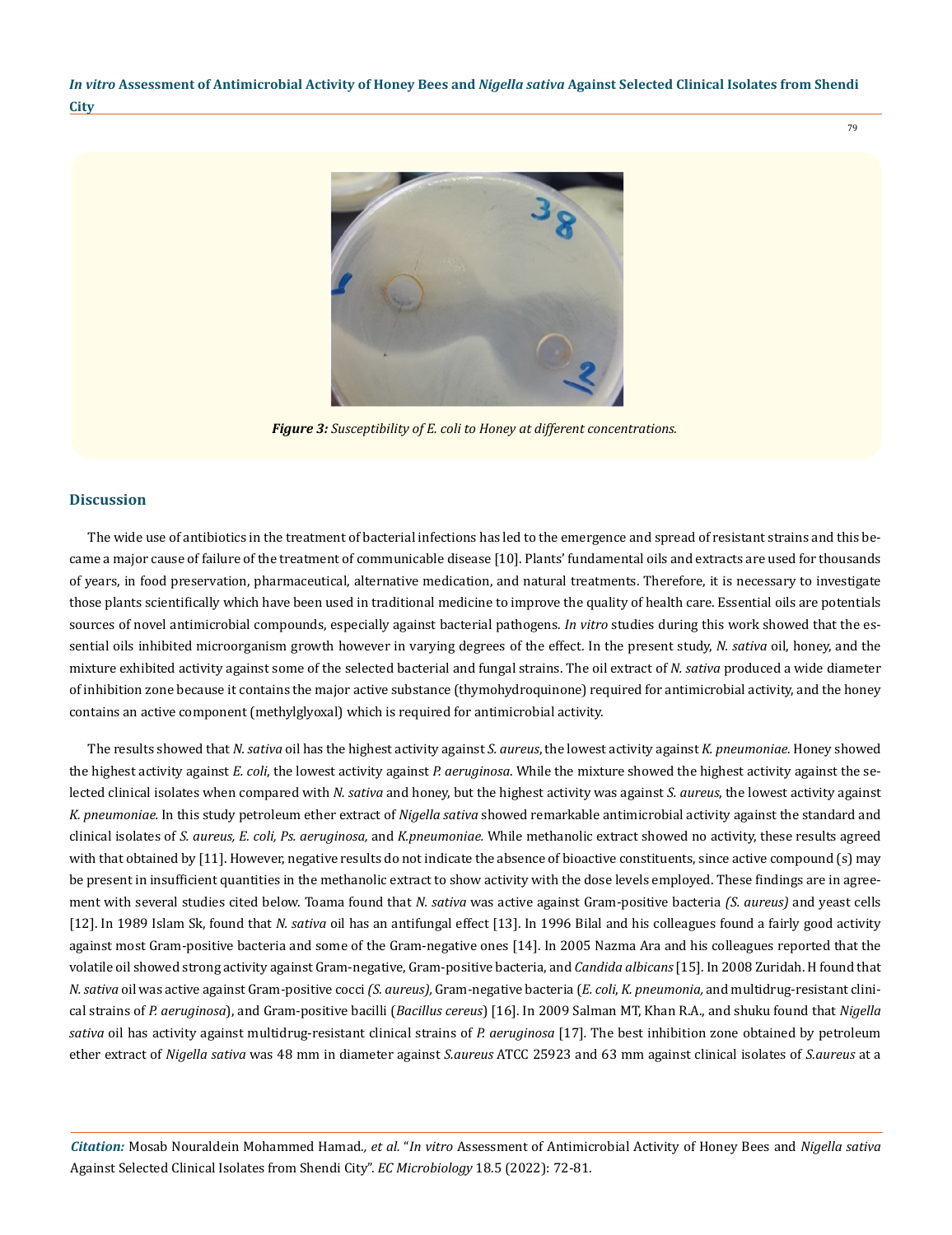concentration of 100 mg\ml. Followed by 14 mm against *K. pneumoniae* ATCC 53657 and 18 mm against clinical isolates of *K. pneumoniae* at a concentration of 100 mg\ml, then 17 mm against *E. coli* ATCC 25922 and 23 mm against clinical isolates of *E.coli* at a concentration of 100 mg\ml. Out of three methicillin-resistant *Staph. aureus* tested a pair of were sensitive to oil ether extract of *Nigella sativa*, these results agreed with that description by [6]. The founding of our study as regards the antimicrobial activity of honey agrees with several studies cited below. Hyungjaerm reported on the antimicrobial activity of different floral sources of honey against bacterial isolates, the results showed that 92.5% of bacteria was inhibited by honey [18]. Alandejani and his colleagues, study under the title of the effectiveness of honey on *Staphylococcus aureus* and *Pseudomonas aeruginosa* biofilms showed that 100% of isolates were effectively inhibited by honey [7]. NurAzida evidenced the antibacterial properties of honey and its result in wound management was created leading to that both Gram-negative bacteria isolated were completely inhibited by the honey tested [19]. Algurashi found that local Sider and mountain Saudi honey were effective in inhibiting the *in vitro* growth of *E. coli, K. pneumoniae, P. aeruginosa*. Both honey samples at different concentrations were more effective against *E. coli* than other bacteria (Alqurashi *et al.*, 2013). Modified diffusion technique was selected to conduct our research; because some trials used the disc diffusion technique and proved that discs were the source of contamination.

# **Conclusion**

It was concluded that both *Nigella sativa* and honey; possess antimicrobial activity, but with varying degrees of effectiveness. The mixture was the most potent antimicrobial agent followed by *Nigella sativa* oil and honey. We believe this investigation together with previous studies provided support to the antimicrobial properties of honey and *Nigella sativa*. The herbal medicinal practice could provide a source for new drugs and therefore efforts should be directed to evaluate traditional medicinal practice based on scientific methodologies available. Resort a new source of antimicrobial agents to treat antibiotic-resistant microbes to avoid the high cost and side effects of medications. These results support the use of some plants as folk medicine.

# **Funding**

There was no specific grant for this study from any funding agencies.

# **Acknowledgments**

The authors express gratitude to all staff of the Medicinal and Aromatic Plants and Traditional Medicine Research Institute, Khartoum, Sudan for providing the research facilities for this study.

# **Bibliography**

- 1. [WHO \(World health organization\)., Fact sheet no. 134, Traditional medicine \(2016\).](https://www.who.int/health-topics/traditional-complementary-and-integrative-medicine)
- 2. [Cassir Rolain JM and Drouqui P. "A new strategy to fight antimicrobial resistance: the revival of old antibiotics".](https://www.frontiersin.org/articles/10.3389/fmicb.2014.00551/full) *Frontiers in Microbiology* [5 \(2014\): 551-555.](https://www.frontiersin.org/articles/10.3389/fmicb.2014.00551/full)
- 3. Gupta C., *et al*[. "Antimicrobial activity of some herbal oils against common food-borne pathogens".](https://www.researchgate.net/publication/228714931_Antimicrobial_activity_of_some_herbal_oils_against_common_food-borne_pathogens) *African Journal of Microbiology Research* [2 \(2008\): 258-261.](https://www.researchgate.net/publication/228714931_Antimicrobial_activity_of_some_herbal_oils_against_common_food-borne_pathogens)
- 4. [Shelef LA. "Antimicrobial effects of spices".](https://www.ncbi.nlm.nih.gov/pmc/articles/PMC5486105/) *Journal of Food Safety* 6.1 (1984): 29-44.
- 5. [Zohary D and Hopf M. "Domestication of plants in the old world: the origin and spread of cultivated plants in West Asia". Europe, and](https://oxford.universitypressscholarship.com/view/10.1093/acprof:osobl/9780199549061.001.0001/acprof-9780199549061) [the Nile Valley Oxford University Press, New York. 3rd edition \(2000\): 206.](https://oxford.universitypressscholarship.com/view/10.1093/acprof:osobl/9780199549061.001.0001/acprof-9780199549061)
- 6. Hannan A., *et al*[. "Antibacterial activity of Nigella sativa against clinical isolates of methicillin resistant staphylococcus aureus".](https://pubmed.ncbi.nlm.nih.gov/19610522/) *Journal [of Ayub Medical College Abbottabad](https://pubmed.ncbi.nlm.nih.gov/19610522/)* 20.3 (2008): 7274.

*Citation:* Mosab Nouraldein Mohammed Hamad*., et al.* "*In vitro* Assessment of Antimicrobial Activity of Honey Bees and *Nigella sativa*  Against Selected Clinical Isolates from Shendi City". *EC Microbiology* 18.5 (2022): 72-81.